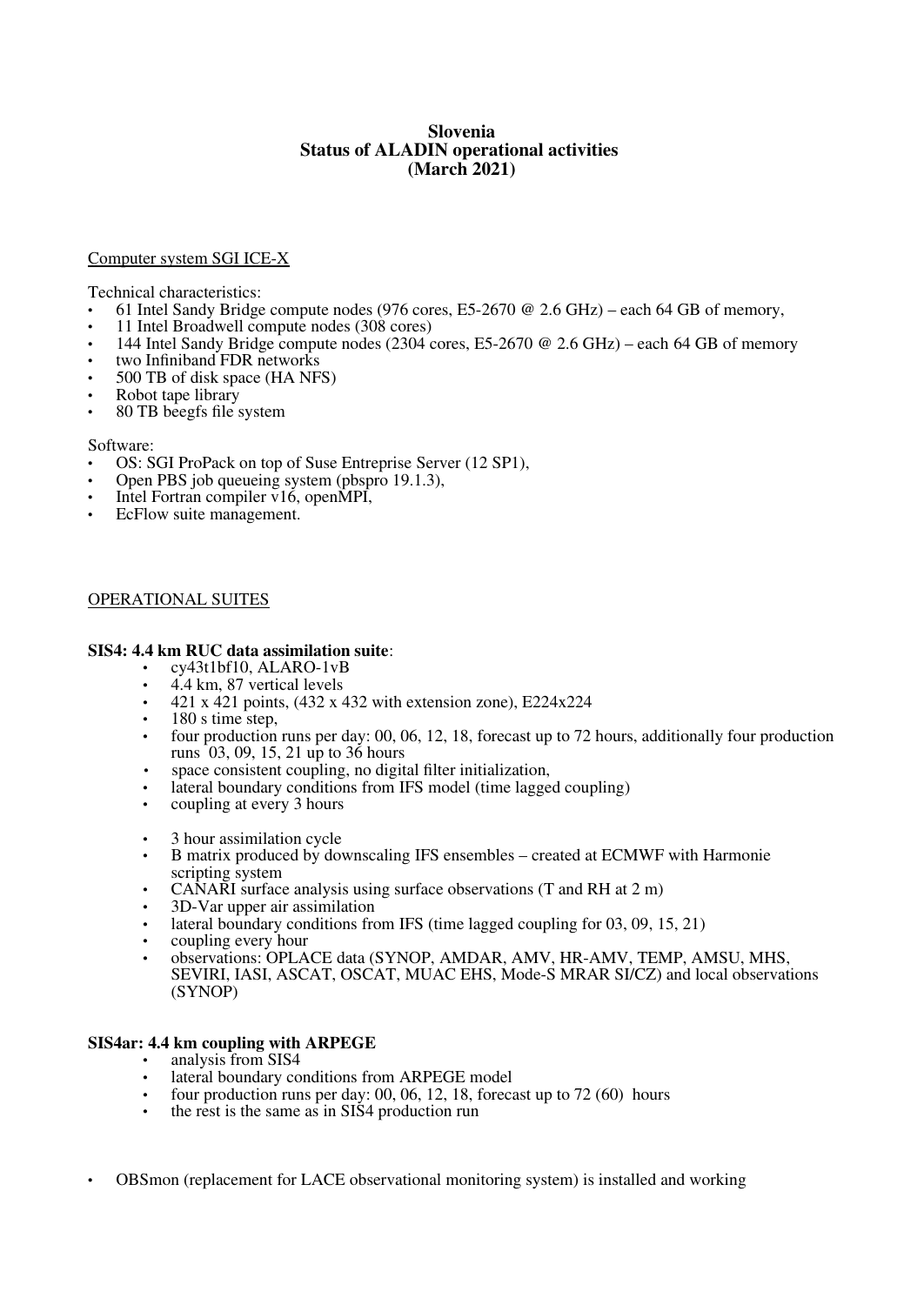- INCA analysis and nowcasting system is operational under ecFlow
	- temperature, humidity, wind and several convective indices are updated hourly
	- precipitation type, rain and snow rate, cloudiness products are updated every half an hour
	- INCA2 precipitation analysis updated every 10 minutes
	- INCA2 shortwave radiation analysis updated hourly
- CROCUS model (from SURFEX)
	- daily runs on 3 domains (one hourly analysis, forecast once per day)
	- snow cover analysis with the inputs (precipitation, radiation) from ALADIN and INCA
- LAEF, A-LAEF
	- daily transfer of grib files from ECMWF
	- visualization in Visual Weather (EPSgram, each member)
	- precipitation and temperature data from each member are used as input data for running the flood forecasting system simulations on river basins (not yet for A-LAEF)
- Operational applications linked to ALADIN output
	- hydrological forecast for 241 river catchments in Slovenia
	- Ocean circulation model (NEMO), Wave model (WAM)
	- CAMx photochemical dispersion model

The computer system and operational suite is controlled by NAGIOS supervision system. All operational suites are running inside ecFlow workload manager (ecFlow/5.3.1).

Verification tools:

- Obsmon installed and working, but executed on 1 cpu and slow
- HARP under preparation for operational use
- HIRLAM Monitor observation data set extended with local automatic surface stations from Austria, NE Italy and Slovenia

## PRE-OPERATIONAL SUITES

#### **SEE25 : 2.5 km SEE-MHEWS suite**:

- @ECMWF (cca/ccb)
- regular daily production since November 2020
- cy43t1bf10, ALARO-1vB, non-hydrostatic
- 2.5 km, 87 vertical levels
- 1429 x 1141 points, (1440 x 1152 with extension zone), E719x575
- 90 s time step,
- two production runs per day: 00, 12 forecast up to 72 hours
- space consistent coupling, no digital filter initialization,
- lateral boundary conditions from IFS model
- coupling at every 3 hours
- 3 hour assimilation cycle
- B matrix produced by downscaling IFS ensembles created at ECMWF with Harmonie scripting system
- CANARI surface analysis using surface observations (T and RH at 2 m)
- 3D-Var upper air assimilation
- lateral boundary conditions from IFS (00 an 12 run)
- coupling every hour
- observations: OPLACE preprocessing system (same as in aosruc04ec)